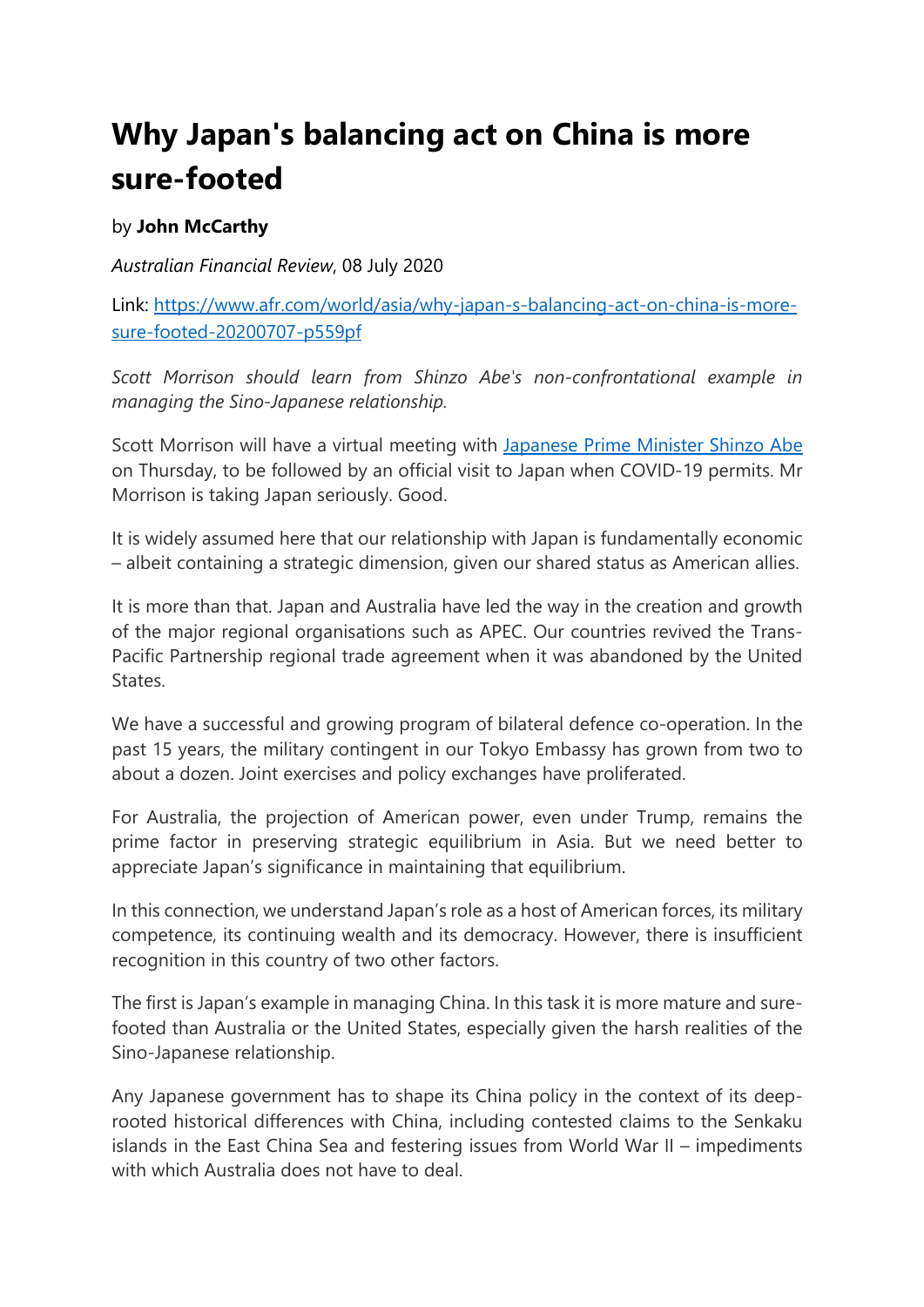Japan also has to accommodate a range of internal views on China – from those of anti-Chinese nationalists to the pacifists, including those in the government's junior coalition partner, the New Komeito Party.

## **Tough but circumspect**

Japan's approach towards China has varied. But particularly during the tenure of prime minister Junichiro Koizumi (2001-06) and Abe's second term (from 2012), it has been tough-minded, but not confrontational.

In 2015, for example, Japan reinterpreted its constitution to permit "collective selfdefence" – giving it greater freedom of action to act as an ally of the United States if the latter were attacked.

These periods have cost Japan in its dealings with China, but it has sought to maintain a balance in its relationship with its neighbour. Abe made an official visit to China in 2018 and a reciprocal visit by Chinese President Xi Jinping remains on the cards for later this year.

The Japanese are also careful about the tone and context of public statements about China, and the company in which these are made. For example, they have not sought publicly to sheet home the blame for COVID-19 to China.

In response to the recent passage by China of the [National Security Law](https://www.afr.com/link/follow-20180101-p558el) on Hong Kong, Japan chose to express concern not – although invited – in one of the two Anglosphere statements (both involving Britain, Canada and Australia and one also including the United States). Rather it chose to express its views in its own statement and in a G7 communique.

Moreover, even in difficult times for government-to-government dealings, Japan's ruling Liberal Democratic Party has maintained associations with the Chinese Communist Party and there remains a plethora of personal, political, academic and business links – which noted China scholar Richard McGregor refers to as "catacombs of communication" – between China and Japan.

By contrast, in Australia there is criticism of those in business who argue for restraint in our dealings with China, and denigration of those organisations such as China Matters, which seek to assist the propagation of unbiased knowledge about China. If China is indeed to be our enemy, let us at least, like Japan, know it.

The second factor we tend to ignore here is that Japan's statecraft and business skills provide a balance to China in south-east Asia, compensating in some measure for America's declining diplomatic input and dramatic loss of reputation in that region over the past decade.